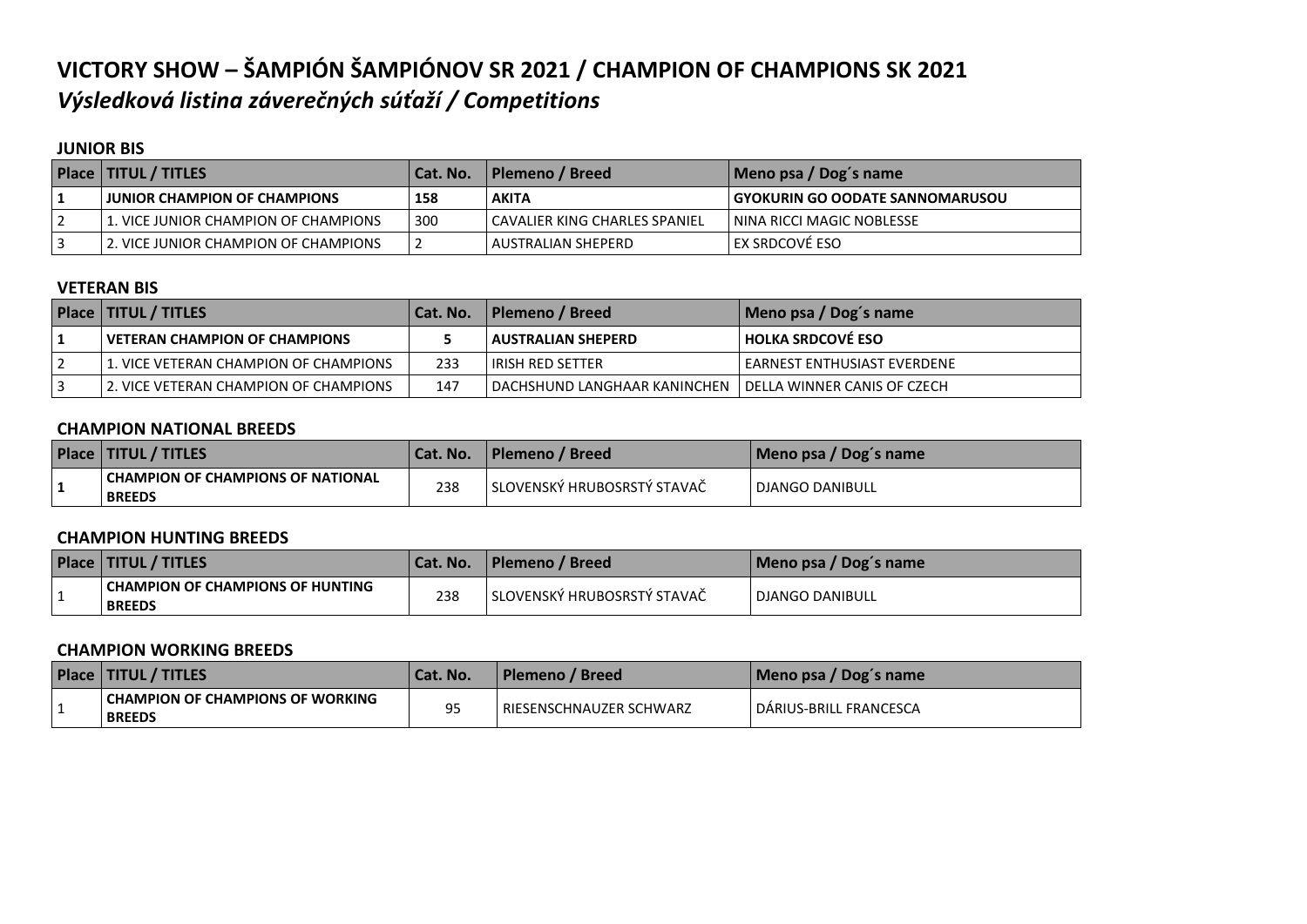## **Víťazi FCI skupín / Best of Group**

| <b>FCI</b> | Pla            | Cat.           | Plemeno / Breed                      | Meno psa / Dog's name                     |
|------------|----------------|----------------|--------------------------------------|-------------------------------------------|
| Gr.        | ce             | No.            |                                      |                                           |
| Ι.         | $\mathbf{1}$   |                | 9 BERGER BLANC SUISSE                | <b>BB-8 WHITE ALEXIA</b>                  |
|            | $\overline{2}$ | $\overline{3}$ | <b>AUSTRALIAN SHEPHERD</b>           | X'MEN SRDCOVÉ ESO                         |
|            | 3              |                | 15 ČESKOSLOVENSKÝ VLČIAK             | CEYRA CORDA ELIZABETH LUPORUM             |
|            | $\mathbf{1}$   |                | 95   RIESENSCHNAUZER SCHWARZ         | DÁRIUS-BRILL FRANCESCA                    |
| ΙΙ.        | $\overline{2}$ | 47             | <b>BULLMASTIFF</b>                   | SAFETY OF FLATLAND SELENE FROM UNDERWORLD |
|            | 3              |                | 108 TOSA                             | AI-ASHURA KATSURO AZARIO                  |
|            | $\mathbf{1}$   |                | 118   AMERICAN STAFFORDSHIRE TERRIER | MY GOLD STANDARD PRESBURG STAFF           |
| Ш.         | $\overline{2}$ |                | 125 CAIRN TERRIER                    | CAIRNBERRY ALDRIDGE                       |
|            | 3              |                | 130   KERRY BLUE TERRIER             | SAIMI QUEEN WAPINI DVOMARO                |
|            | $\mathbf{1}$   | 144            | DACHSHUND KURZHAAR ZWERG             | PICOLLO TECKEL WILD ROSE                  |
| IV.        | $\overline{2}$ |                | 157   DACHSHUND RAUHHAAR ZWERG       | SHINE CHIC SHINE DEL WANHELSING           |
|            | 3              |                | 151   DACHSHUND LANGHAAR ZWERG       | ICONIC WINNER VOM MARGELCHOPF             |
|            | $\mathbf{1}$   |                | 159 AKITA                            | <b>NORIYO GO KATOU BROTHERS</b>           |
| V.         | $\overline{2}$ |                | 165 BASENJI                          | WILD THINGS HAKUNA MATATA HERCULES        |
|            | 3              |                | 183   SAMOYED                        | THE UNIQUE TWIGLIGHT ORLEANSNOW           |
|            | $\mathbf{1}$   |                | 197 BEAGLE                           | ASLAN LITTLE CARPATHIANS                  |
| VI.        | $\overline{2}$ |                | 228 SLOVENSKY KOPOV                  | MISTRAL KRŠŠÁKOV DVOR                     |
|            | 3              |                | 225   RHODESIAN RIDGEBACK            | AFRICAANS STEFANI SABJÖRG                 |
|            | $\mathbf{1}$   |                | 238 SLOVENSKÝ HRUBOSRSTÝ STAVAČ      | <b>DJANGO DANIBULL</b>                    |
| VII.       | $\overline{2}$ |                | 232 ENGLISH SETTER                   | <b>EXPENSIVE STONE ACHÁT</b>              |
|            | 3              |                | 235 RÖVIDSZÖRÜ MAGYAR VIZSLA         | FRENCH TANGO VIVA LA VIZSLA               |
|            | $\mathbf{1}$   | 247            | AMERICAN COCKER SPANIEL BLACK        | LAYTON BECAUSE I SAID SO                  |
| VIII.      | $\overline{2}$ |                | 265 GOLDEN RETRIEVER                 | QUEEN DIAMOND IN THE HEART                |
|            | 3              |                | 254   ENGLISH SPRINGER SPANIEL       | <b>LORDSETT GOOD VIBRATIONS</b>           |
|            | $\mathbf{1}$   |                | 312 MALTESE                          | MAYBE MYSTERY MONDAK MONWHITE STAR        |
| IX.        | $\overline{2}$ |                | 279 BICHON Á POIL FRISÉ              | JAMESON MY LOVE DANCO OF AMBER            |
|            | 3              |                | 296 CANICHE MOYEN NOIR               | ESTIQ ENDER BANZETTE                      |
|            | $\mathbf{1}$   |                | 337 WHIPPET                          | SOBRESALTO LATTE MACCHIATO                |
| Х.         | $\overline{2}$ |                | 328 BORZOI                           | <b>QUENA BISTKUPSTWO</b>                  |
|            | 3              |                | 332 PICCOLO LEVRIERO ITALIANO        | <b>GINNY FRAMON BOHEMIA</b>               |